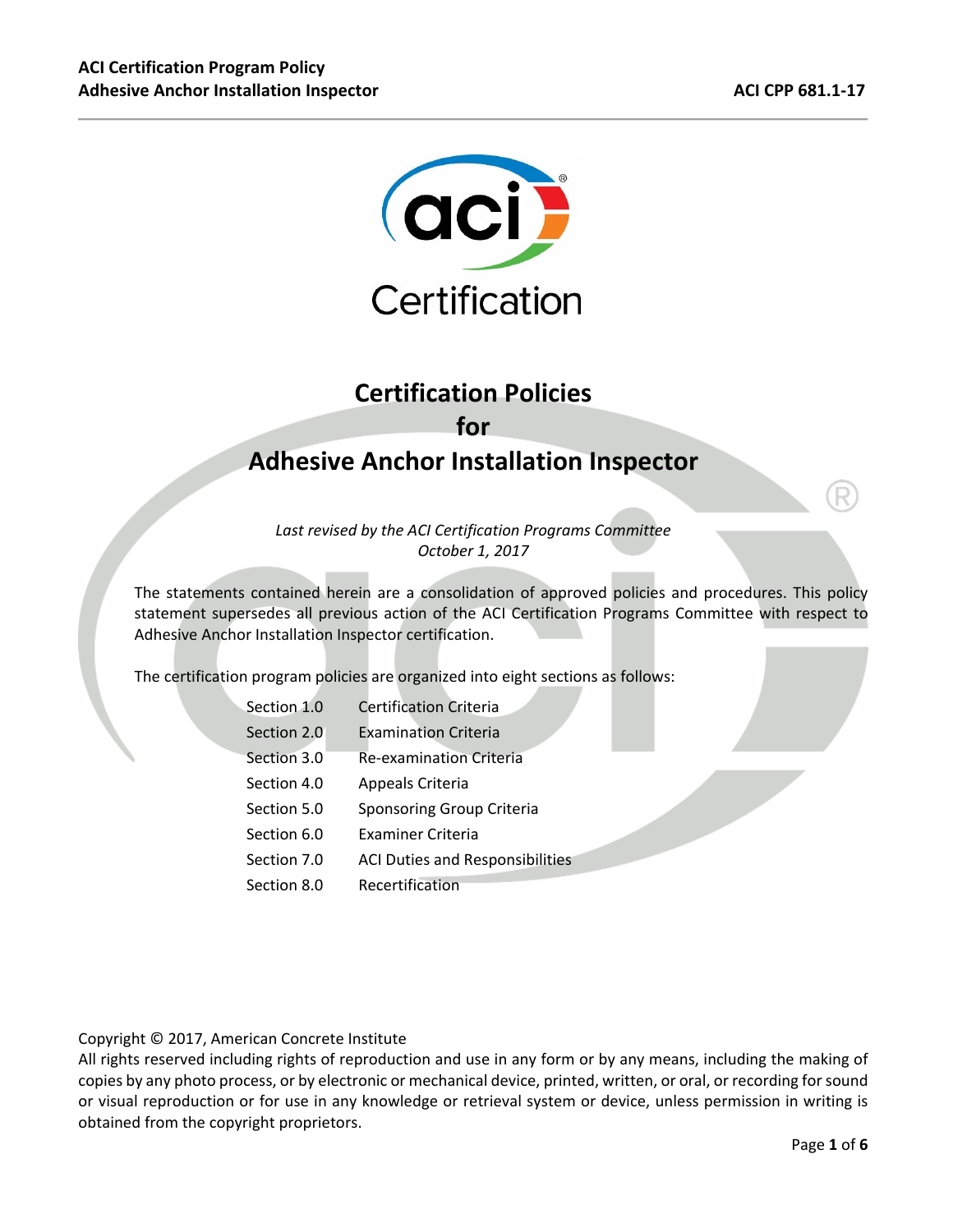### **SECTION 1.0 CERTIFICATION CRITERIA**

- 1.1 The American Concrete Institute (ACI) certification program for Adhesive Anchor Installation Inspector shall require successful completion of a two-part written examination and attendance at an Adhesive Anchor Installer hands-on practice session as conducted by an ACI Sponsoring Group.
- 1.2 ACI requires applicants for the Adhesive Anchor Installation Inspector certification examination to meet the following eligibility criteria:
	- 1. Be of age adequate for legal employment as a special inspector.
	- 2. Be able to read and communicate in English.\*
	- 3. Be familiar with all physical tasks associated with installing adhesive concrete anchors, including but not limited to operating a drill, assembling and using adhesive injection apparatus, and the ability to reach overhead.
	- *\* This eligibility requirement reflects the language availability of the inspection-related resource materials referenced by this program at the time these Policies were adopted. Additional languages may be added as resource and exam materials in those languages become available.*
- 1.3 Candidates who possess current ACI-CRSI Adhesive Anchor Installer certification are exempt from attending the hands-on practice session; however, those examinees must still take the Part I–Installation as well as Part II–Inspection written exams.
- 1.4 ACI certification for Adhesive Anchor Installation Inspector shall be valid for a period of 5 years from the date of certification.
- 1.5 Certification may be renewed by satisfying the recertification requirements.

#### **SECTION 2.0 EXAMINATION CRITERIA**

#### *GENERAL REQUIREMENTS*

- 2.1 The content of the written examinations for certification as an ACI Adhesive Anchor Installation Inspector is derived from the information listed in *the Job-Task Analysis (JTA) for Adhesive Anchor Installation Inspector Certification* (Annex 681.1-1).
- 2.2 The written examinations are closed-book (Part I—Installation) and open-book (Part II—Inspection); only the referenced materials listed in the Inspection Section of Annex 681.1-1 will be permitted in the exam room during the Part II—Inspection exam.
- 2.3 The examinations shall be conducted by the examiner, and/or proctors, as applicable (See Section 6).
- 2.4 The examiners, proctors, and/or sponsoring groups have no jurisdiction over the content of examination materials, or over the grading of the written examination.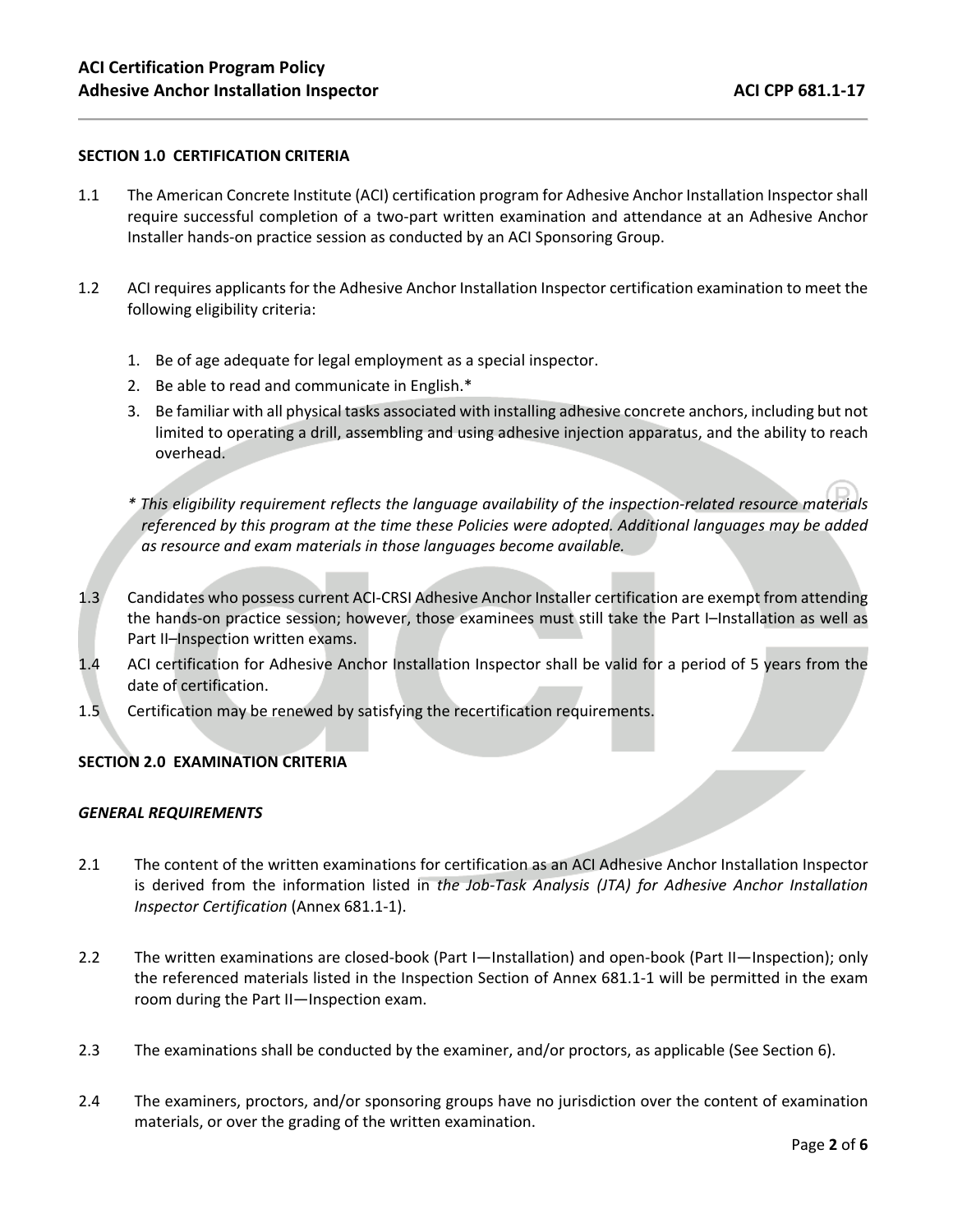2.5 Both examinations and attendance/participation at an Adhesive Anchor Installer hands-on practice session are to be passed and completed, respectively, within a one-year period.

#### *WRITTEN EXAMINATIONS*

#### **Part I—Installation**

2.6 The examinee will be required to pass a closed-book written examination covering knowledge and procedural issues related to **installation** of adhesive concrete anchors as addressed in the reference material; Adhesive Anchor Installer (CP-80). This exam will consist of approximately 45 questions for which the examinee will be allowed 45 minutes to complete.

#### **Part II—Inspection**

- 2.7 The examinee will be required to pass an open-book written examination covering knowledge and procedural issues related to **inspection** of and installation of adhesive concrete anchors as addressed in the reference materials listed in the Inspection Section of Annex 681.1-1. This exam will consist of approximately 55 questions for which the examinee will be allowed 75 minutes to complete.
- 2.8 The entire written examination will consist of approximately 100 questions. The questions will be multiplechoice.
- 2.9 Verbal administration of the written exam may be permitted in special cases when conducted in accordance with ACI guidelines.
- 2.10 Passing scores for each exam are based on the combined difficulty of all scored questions determined through statistical analysis. The Part I—Installation exam requires a minimum score of 74% and the Part II—Inspection exam requires a minimum score of 70%.

#### *INSTALLATION PRACTICE SESSION*

2.11 While this program policy does not require the examinee to demonstrate proficiency as an adhesive anchor installer, it is **required** that the examinee attend an Adhesive Anchor Installer hands-on practice session at which both Piston Plug and Retaining Cap systems are used and demonstrated. These sessions are offered by ACI sponsoring groups that currently offer the Adhesive Anchor Installer (AAI) certification program. Attendance at one of these sessions shall be documented by an ACI Sponsoring Group representative.

#### **SECTION 3.0 REEXAMINATION CRITERIA**

- 3.1 Failure of either Part I—Installation or Part II—Inspection of the written examination by the criteria cited in Section 2.10 shall require reexamination on that part failed.
- 3.2 Both parts of the written examination must be passed within one year of each other; otherwise, both parts must be retaken.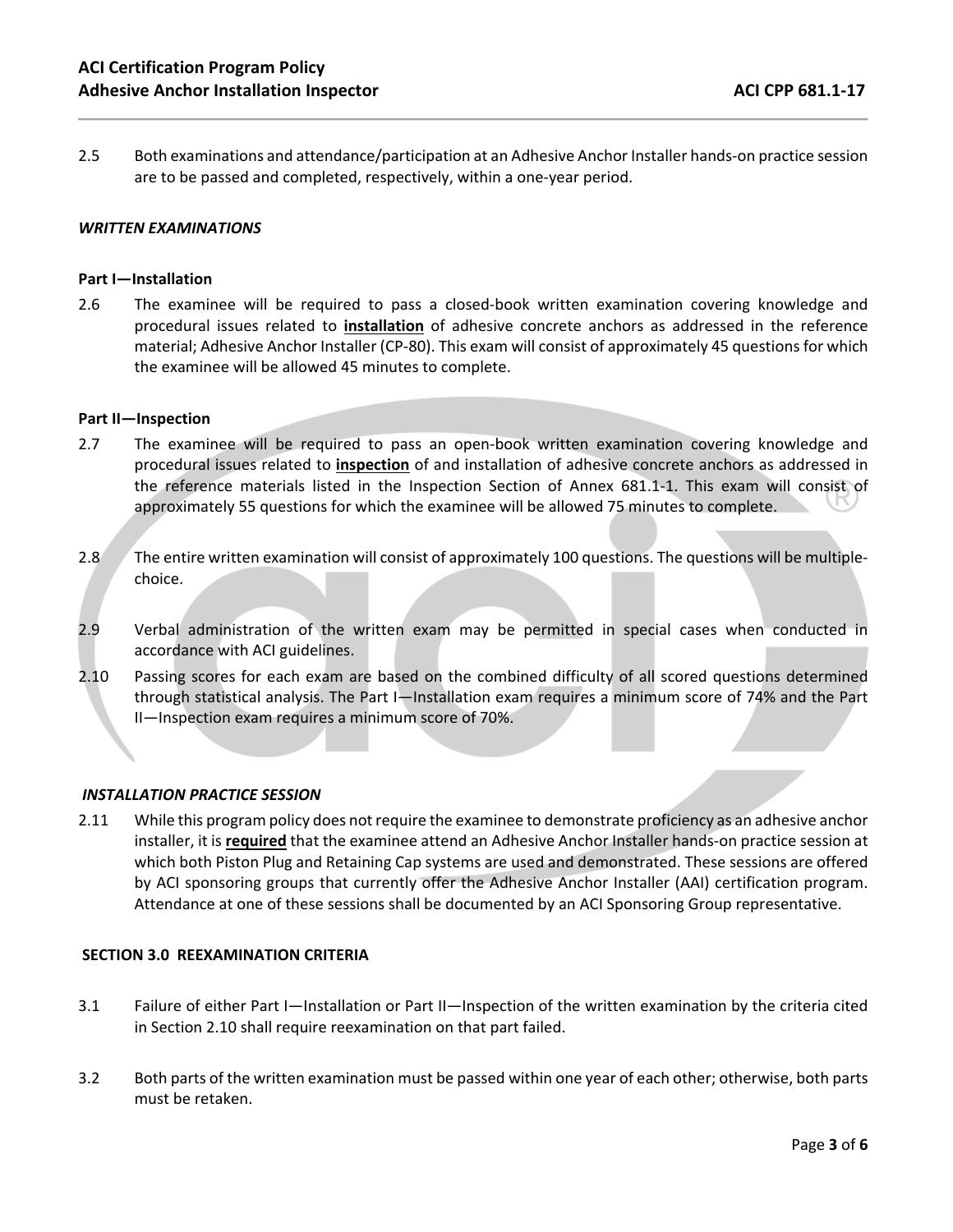#### **SECTION 4.0 APPEALS CRITERIA**

- 4.1 All appeals shall be directed initially to the examiner.
- 4.2 In the event that the examinee is not satisfied with the decision of the examiner regarding an appeal, the examinee may pursue an appeal with ACI according to the following order:
	- 1. Sponsoring Group
	- 2. ACI Managing Director of Certification
	- 3. The Certification Appeals Committee (consisting of the ACI Managing Director of Certification and the Chairman of Committee C681)
	- 4. Committee C681, Adhesive Anchor Installation Inspector Certification
	- 5. Certification Programs Committee
- 4.3 Appeals submitted to ACI for consideration must be received, in writing, within sixty (60) days of the receipt of the examination at ACI Headquarters.

#### **SECTION 5.0 SPONSORING GROUP CRITERIA**

Groups desiring to conduct ACI Certification program(s) shall adhere to the current *Policy on Sponsoring Groups for Certification* (Annex 681.1-2).

#### **SECTION 6.0 EXAMINER CRITERIA**

The examiner shall be approved by ACI. Applicants must submit their qualifications on an ACI application form via their sponsoring group.

- 6.2 To be approved as an examiner, the applicant must be an approved Examiner for the ACI Adhesive Anchor Installer certification program, or:
	- A) Be a registered professional engineer,

#### *AND*

B) Have at least two years of experience in inspection and or testing of anchors,

#### *AND*

C) Assist in the administration of at least one (1) ACI Adhesive Anchor Installer examination session (including evaluation of tube cross-sections), performing to the satisfaction of the examiner of record.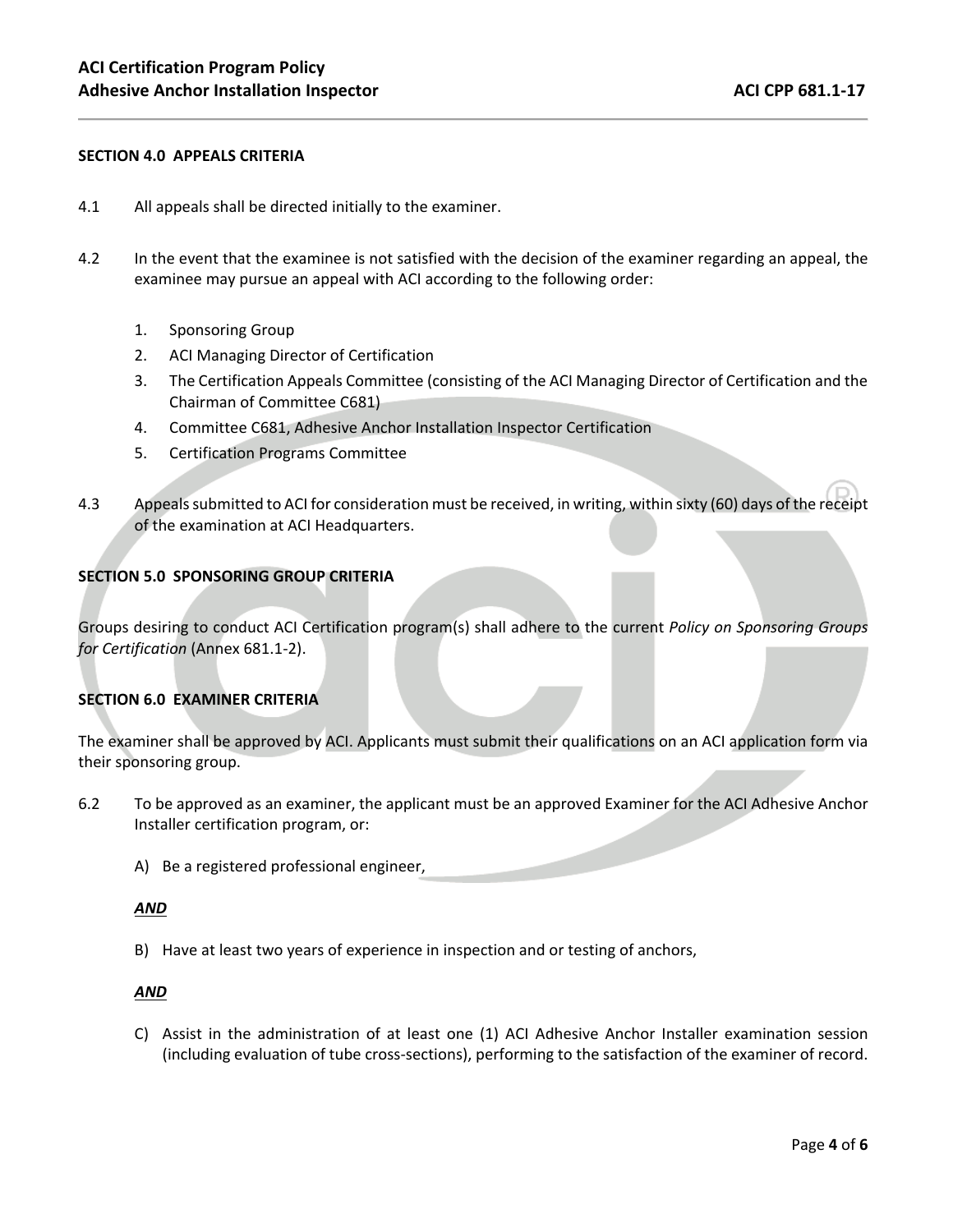- 6.3 Examiners are responsible for the overall administration of the certification exam session, and its adherence to the program's administrative policies. The examiner must be present and in full supervision during the examination sessions.
- 6.4 Proctors are assigned by the Examiner to assist in administration of the written exam, if offered. There are no experience requirements for proctors; examiners must select individuals whom they believe are trustworthy and conscientious.
- 6.5 Examiners and proctors shall not be professionally or personally related to the examinees.
- 6.6 The examiner shall be directly responsible for the following activities:
	- A) Selection of the proctors, when needed.
	- B) Verify the qualifications of the proctors per the criteria outlined in Section 6.4 and 6.5.
	- C) Order and receive examinations, or coordinate these activities with a Sponsoring Group representative.
	- D) Verify the identity of each examinee, and ensure that the examinees are aware of the certification criteria.
	- E) Verify that the examinees have signed the release statement on the examinations prior to testing.
	- F) Verify that materials and equipment are suitable for the program.
	- G) Collect and summarize all forms (complete and sign the practice session verification form for each examinee) and collate with written examinations.
	- H) Forward all certification materials to ACI Certification.
	- I) Evaluate examiner applicants assisting in administering sessions, assessing their abilities in administering examinations, and forwarding the results of their evaluation to ACI Certification.

#### **SECTION 7.0 DUTIES AND RESPONSIBILITIES**

- 7.1 ACI shall approve the Sponsoring Group.
- 7.2 ACI shall approve the Examiner.
- 7.3 ACI may suspend or revoke Examiner approval at any time.
- 7.4 ACI shall authorize the sponsoring group to conduct examination sessions for Adhesive Anchor Installation Inspector Certification.
- 7.5 ACI shall grade the written examinations and review the documentation of participation in an AAI handson practice session, and notify the examinee and examiner of the final results.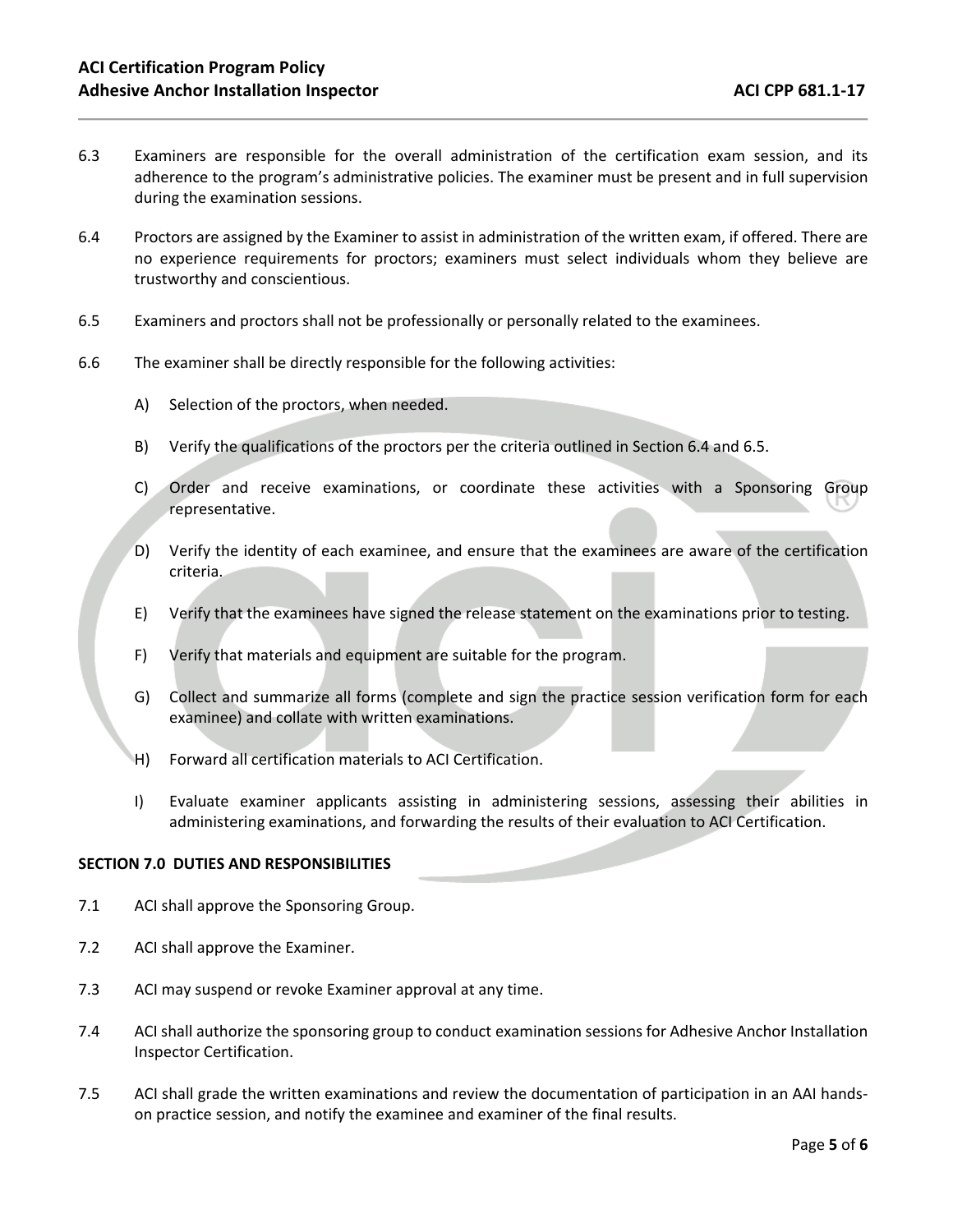- 7.6 ACI shall certify the examinees who have satisfied the certification requirements.
- 7.7 ACI shall issue appropriate credentials to successful examinees.
- 7.8 ACI shall facilitate processing of appeals.

#### **SECTION 8.0 RECERTIFICATION**

- 8.1 Recertification shall require successful completion of both parts of the written examination.
- 8.2 ACI reserves the right to update the written examination at any time. This right shall extend to the convening of a subject matter expert (SME) meeting to formulate new examination questions.

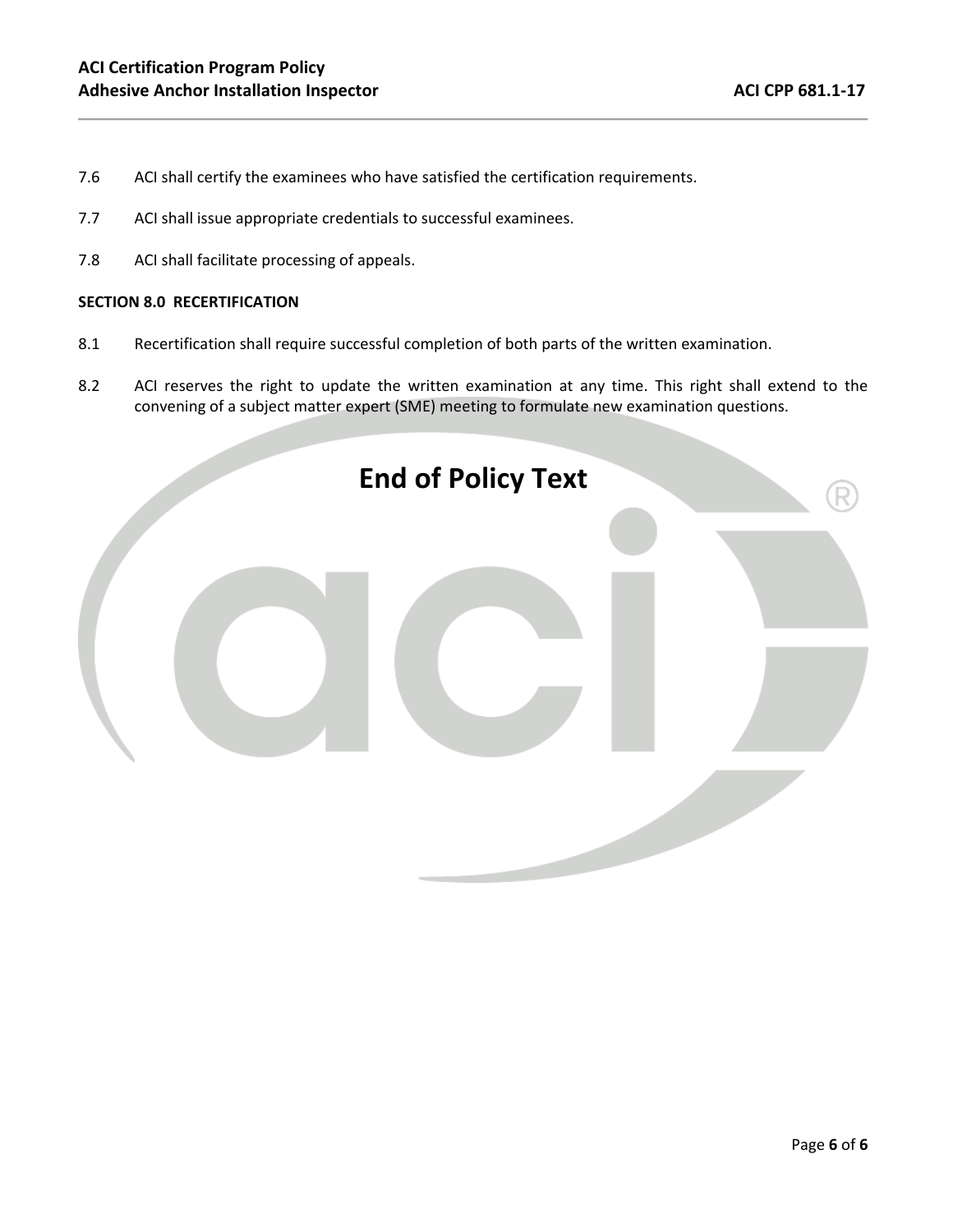## **Job-Task Analysis (JTA) for Adhesive Anchor Installation Inspector Certification 6/2/17**

### **Assessment Methods:**

Written examinations—general (understand concepts) or working (know specific facts) knowledge

### **RESOURCES:**

ACI Adhesive Anchor Installer Workbook CP-80 ACI 318-14 Building Code Requirements for Structural Concrete, *Chapter 17 Anchoring to Concrete and Chapter 26 Construction Documents and Inspection* ACI 355.4 Qualification of Post-Installed Adhesive Anchors in Concrete, *Chapters 1–3 and 10–13* CAMA Special Inspection Guidelines for Post-Installed Anchors Concrete International Adhesive Anchor Installation and Inspection Concrete International Inspecting Adhesive Anchors ICC 2015 International Building Code, *Chapter 17 Special Inspections and Tests* ICC-ES Evaluation Report – Powers 1000+

# **INSTALLATION**

### **ACI Adhesive Anchor Installer Workbook, CP-80**

### **Items listed in this INSTALLATION section reflect the responsibilities of Installers—it is the Inspector's duty to know the Installer's responsibilities so that the Inspector may accurately and completely perform inspection duties as assigned.**

### **Preparing for Installation – Chapter 2**

- Verify that adhesive is suitable for the intended application (dry, water-filled, submerged, overhead)
- Review manufacturer's printed installation instructions (MPII)
- Review material safety data sheet (MSDS)
- Select appropriate personal protective equipment (PPE)
- Verify concrete temperature falls within range for selected product
- Evaluate concrete condition, age, cracks, expansion joints, thickness, etc. (Chapter 4)
- Verify and layout anchor locations according to specifications

### **Drilling Anchor Holes – Chapter 3**

- Adjust equipment components according to specifications
- Determine proper depth, diameter, and rod size for hole according to specifications
- Select appropriate drilling machine and bits as per manufacturer specifications
- Drill hole perpendicular to concrete
- Verify that hole depth and diameter meet pre-determined specifications
- Take appropriate action if drilling hits reinforcing steel or other obstructions

### **Cleaning Anchor Holes – Chapter 4**

- Determine appropriate cleaning method per manufacturer instructions
- Select appropriate equipment to clean holes
- Visually inspect debris coming from hole during drilling
- Remove water-concrete particle slurries
- Remove debris from drill hole using appropriate cleaning method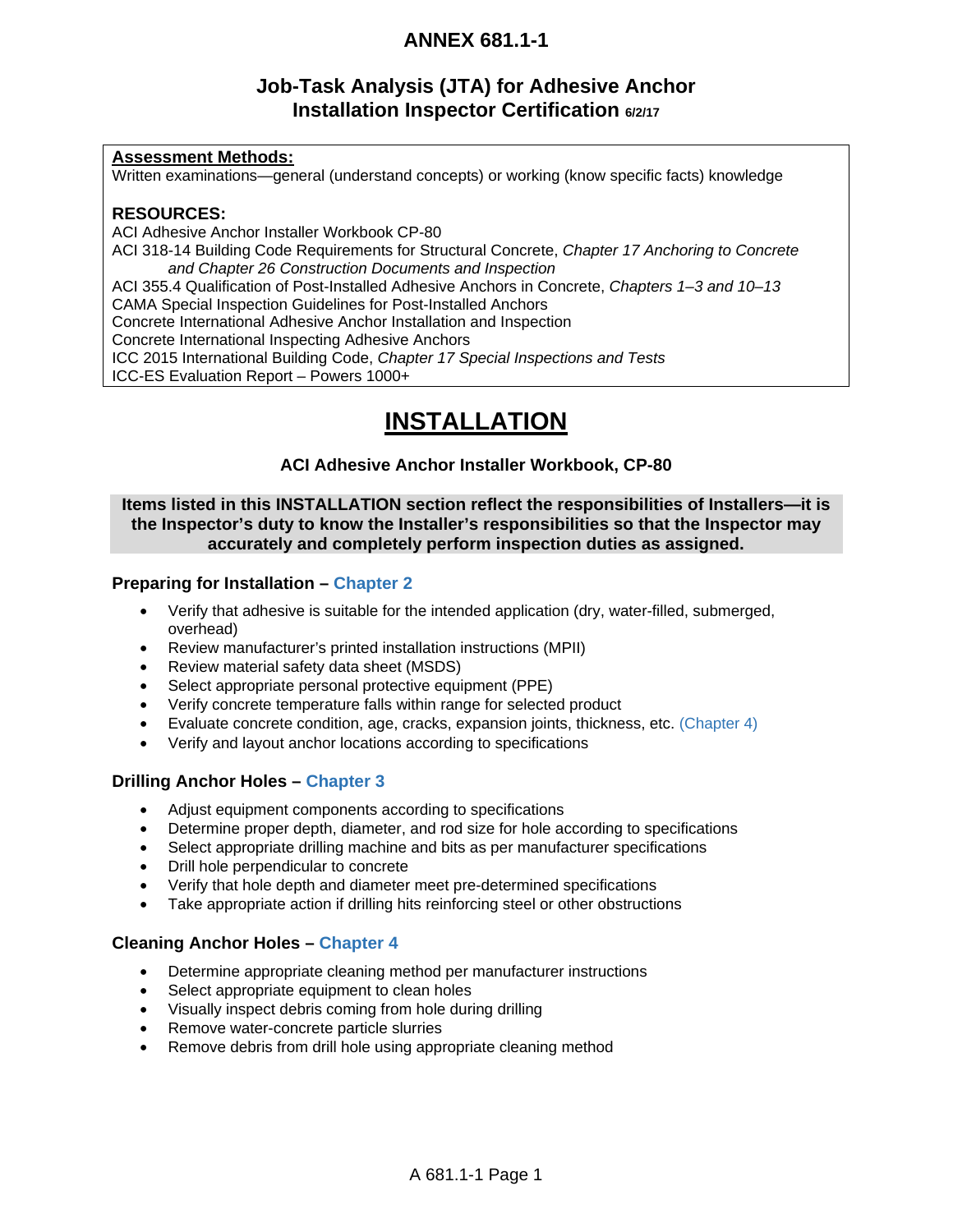### **Job-Task Analysis (JTA) for ACI Certification of Adhesive Anchor Installation Inspector (Continued)**

### **Injecting Adhesive Using Cartridge Systems – Chapter 5**

- Verify adhesive expiration date
- Identify cartridge storage temperature requirements
- Verify that proper nozzle is selected with complete mixing element
- Assemble adhesive cartridge and nozzle per MPII
- Confirm that hole is clean prior to injecting adhesive
- Insert adhesive assembly into dispenser
- Select equipment suitable for installation location (horizontal to overhead)
- Discard initial adhesive and confirm proper mixing
- Inject adhesive per MPII (rate, application, method, avoid air entrapment)
- Determine minimum depth of adhesive fill
- Determine appropriate adhesive working (gel) time

#### **Installing Anchors – Chapter 6**

- Identify most appropriate installation technique per MPII
- Select the anchor appropriate for the adhesive system in use
- Inspect anchor element for contaminants and clean if needed
- Inspect anchor element for damage and replace if needed
- Insert anchor element into borehole per MPII
- Verify accurate final embedment depth based on length of protruding anchor element
- Verify that adhesive fills hole uniformly around the anchor, approximately flush with surface
- Take corrective action if air pockets are noted during installation
- Ensure that anchor remains undisturbed until adhesive is fully cured

### **Installing Adhesive Capsule Systems – Chapter 7**

- Verify adhesive expiration date
- Identify capsule storage temperature requirements
- Confirm that material has not solidified inside capsule
- Confirm that hole is clean prior to capsule insertion
- Insert capsule into hole per the MPII

# **INSPECTION**

### **CAMA Special Inspection Guidelines; CI Adhesive Anchor Installation and Inspection; CI Inspecting Adhesive Anchors**

- Understand special inspector's role on the jobsite
- Understand items of importance when inspecting adhesive anchors prior to, during, and following installation
- Know warning signs of potential deviation from construction documents and MPII

### **ACI 318-14 Building Code Requirements for Structural Concrete,** *Chapter 17 Anchoring to Concrete*

- Understand inspection requirements for adhesive anchors as derived from ACI 318
- Know minimum age requirement of concrete relative to using adhesive anchors
- Know adhesive anchor systems installed horizontally or upwardly inclined must meet requirements of 355.4
- Know qualification requirements for installers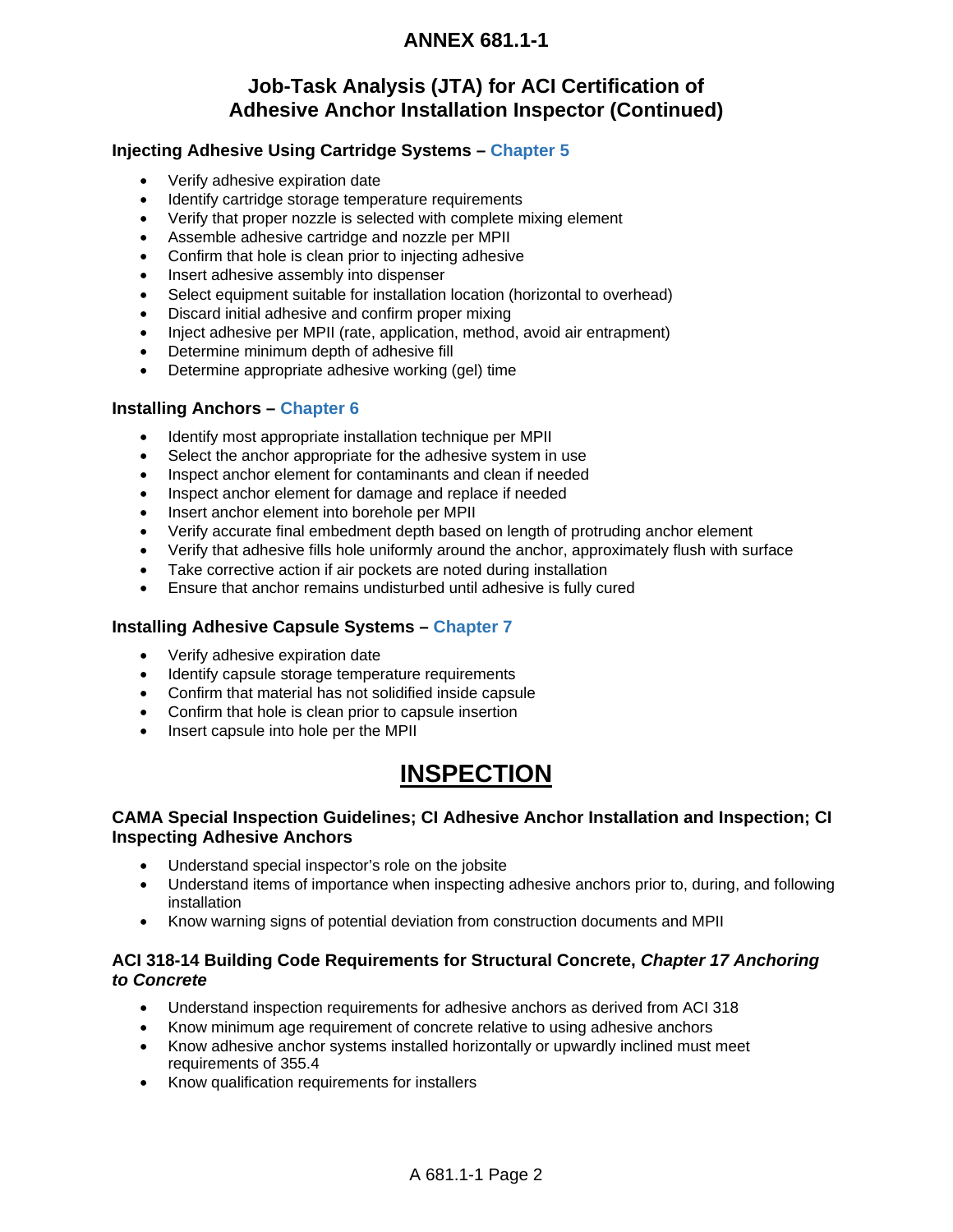## **Job-Task Analysis (JTA) for ACI Certification of Adhesive Anchor Installation Inspector (Continued)**

- Know specifics related to proof loading of adhesive anchors: triggers for proof loading requirement, objective of proof loading, how proof loading of adhesive anchors is conducted, minimum requirements for definition of a proof loading program
- Know minimum installer certification and inspection intensity requirement for adhesive anchors installed horizontally or upwardly inclined and resisting sustained tension loads
- Understand location and manner in which the requirements of ACI 355.4 are referenced in ACI 318

### **ACI 318-14 Building Code Requirements for Structural Concrete***, Chapter 26 Construction Documents and Inspection* **& 2015 IBC,** *Chapter 17 Special Inspections and Test*

- Understand basis for special inspection in the IBC
- Know when periodic or continuous special inspection is required
- Understand when anchors require continuous special inspection
- Know the three sources for adhesive anchor inspection requirements
- Know special inspector qualifications
- Know who retains the services of the special inspector
- Understand employment of approved agencies for special inspection
- Know about access to work for purposes of special inspection
- Statement of special inspections preparation, content
- Understand potential conflict of interest situations for special inspectors
- Know and understand minimum reporting requirements
- Understand the relevant references to ACI 318 in the IBC

### **ACI 355.4 Qualification of Post-Installed Adhesive Anchors in Concrete**, *Chapters 1–3 and 13*

- Understand the significance of the standard
- Understand the scope of the standard
- Know notations and definitions *the following 8 specific notations selected:*

| $\sim$ $\sim$ | <u>טווטווויוטגי מווען טווטומוטיווי זיטווי</u> | are renowing a appeared notations advocate. |                                                      |  |
|---------------|-----------------------------------------------|---------------------------------------------|------------------------------------------------------|--|
|               | <sup>C</sup> ac Critical edge                 | d <sub>o</sub> Diameter of drilled hole     | S <sub>min</sub> Min. anchor spacing                 |  |
|               | <sup>C</sup> min Minimum edge                 | $h_{ef}$ Effective embedment depth          | <b>T</b> <sub>inst</sub> Specified tightening torque |  |
|               | d <sub>a</sub> Outside dia. of post-          | h <sub>min</sub> Min. member thickness      |                                                      |  |
|               |                                               |                                             |                                                      |  |

- *installed anchor*
- Know definitions of terms specific to AAI *the following 13 specific definitions selected: Adhesive anchor system Capsule anchor system Anchor Anchor category Anchor installation Bulk adhesives Cartridge systems Cure time Dry concrete Gel time MPII Saturated concrete Shelf life*
- Know and understand the variables and options for qualification
- Understand definition of special inspection
- Know who specifies inspection procedures for each type of anchor system and where to find this information
- Understand definition of continuous special inspection
- Know the seven minimum items to verify
- Understand definition of periodic special inspection
- Understand what proof loading is
- Understand the contents of a proof loading program
- Know the minimum and maximum load levels
- Know the minimum amount of time the proof load is applied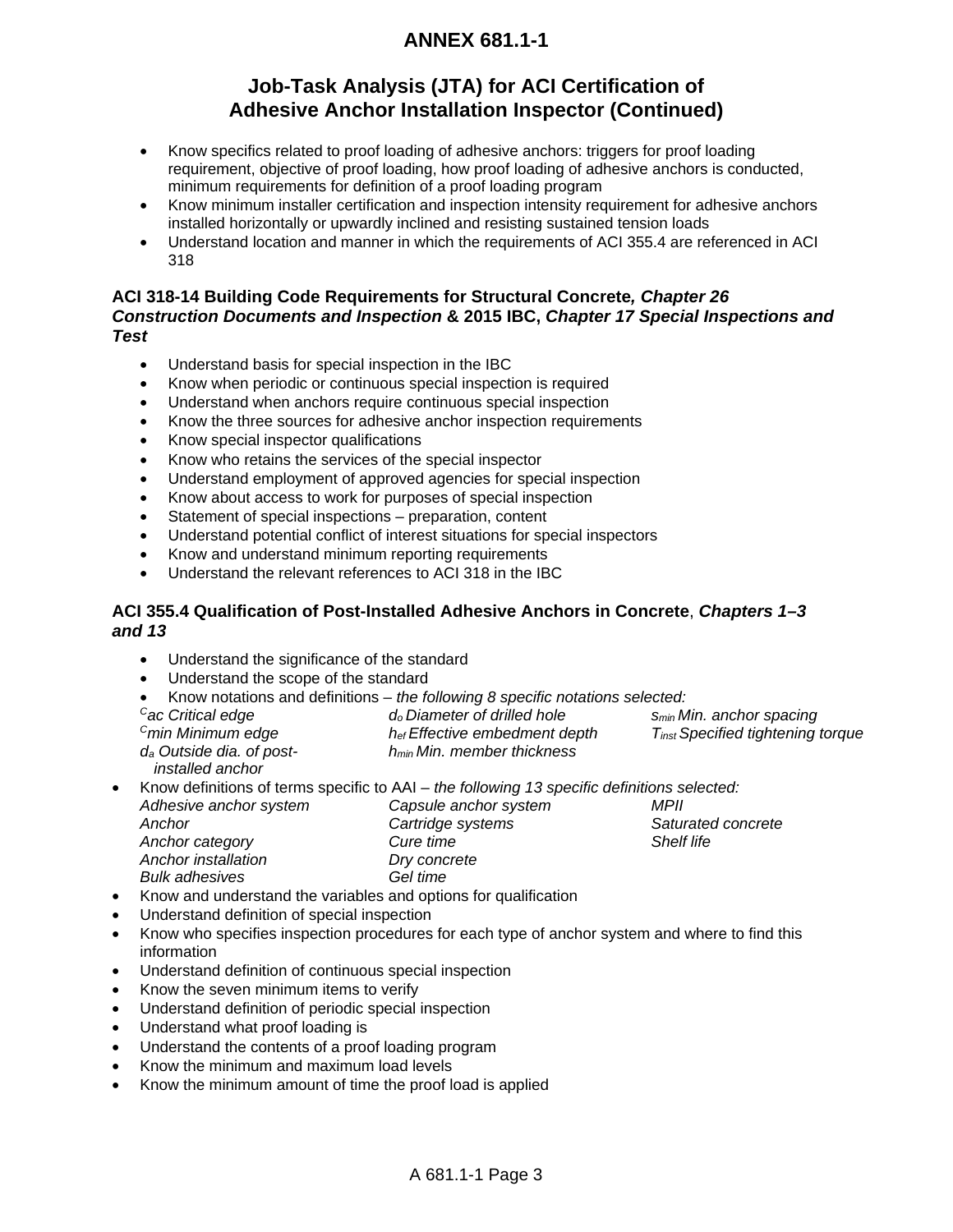## **Job-Task Analysis (JTA) for ACI Certification of Adhesive Anchor Installation Inspector (Continued)**

### **ICC-ES Evaluation Report**

- Verification of the applicability of the evaluation report to the adhesive anchor system being installed
- Verification the evaluation report has not expired or been replaced
- Know how to identify the product and equipment necessary for the installation
- Understand the scope, significance, and information in the report
- Understand general information about the product
- Understand parameters of installation of product
- Know when periodic and continuous inspection are required
- Understand conditions of use
- Know installation procedures per MPII
- Know limitations related to concrete, temperature, and product
- Understand handling and storage of the product
- Know types of anchors allowed
- Know information related to spacing, edge distance, and member thickness
- Understand embedment requirements
- Understand limitations on anchor types
- Know product requirements for periodic and special inspection
- Understand product specific allowable installation directions
- Understand content and importance of manufacturers printed installation instructions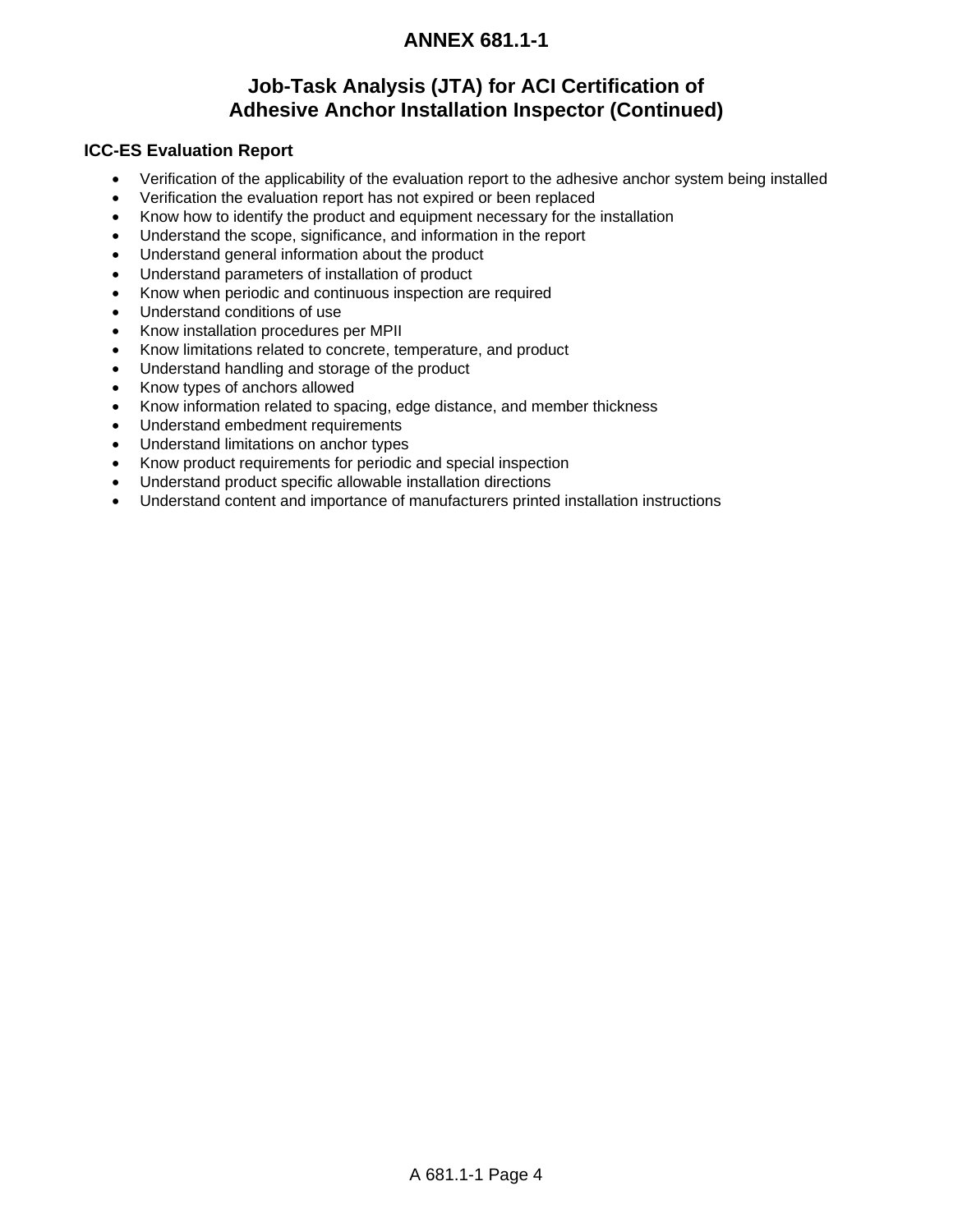## **AMERICAN CONCRETE INSTITUTE**

## **Policy on Sponsoring Groups**   *for for*  **Certification**

### Approved by the ACI Board of Direction March 21, 1991

### Last revised by the ACI Certification Programs Committee October 18, 2011

In developing certification exams for the concrete construction industry, the American Concrete Institute (ACI) has set forth minimum criteria by which an individual's proficiency is to be judged. Typically, ACI is not in a position to deliver certification exams directly to participants; therefore, it is necessary for ACI to have the ability to delegate this authority. However, if the need arises, ACI reserves the right to conduct exam sessions itself according to each program Policy.

In order to allow others to deliver its certification exams, ACI has adopted the "Sponsoring Group" concept. Sponsoring Groups act as agents of ACI in the delivery of ACI certification exams. Therefore, prior to being selected as an ACI Sponsoring Group, and for the duration of the period in which the group is authorized to act as a Sponsoring Group, such groups are subject to the following policies:

- 1. Sponsoring Groups shall be approved, in writing, by ACI's Certification Department (hereafter referred to as ACI) before they will be permitted to conduct an ACI1 certification exam session. In all cases, approval of Sponsoring Groups shall be at the sole discretion of ACI.
- 2. In reviewing applications, ACI will consider, among other factors, the following:
	- A) The ability and willingness of the applicant to include in their constituency segments of the concrete construction industry impacted by the exams which they have applied to conduct. This includes individuals involved in the specification, production, design, construction, testing and inspection of concrete and concrete products. The applicant must establish a governance structure with representation appropriate to all of the exams for which the applicant has applied.

 $\mathcal{L}=\mathcal{L}$ 

<sup>1</sup> For the purposes of this policy, references to "ACI certification" and "ACI certification program(s)" include only those administered solely by ACI (ACI programs). Programs with cosponsors are not directly addressed by this Policy.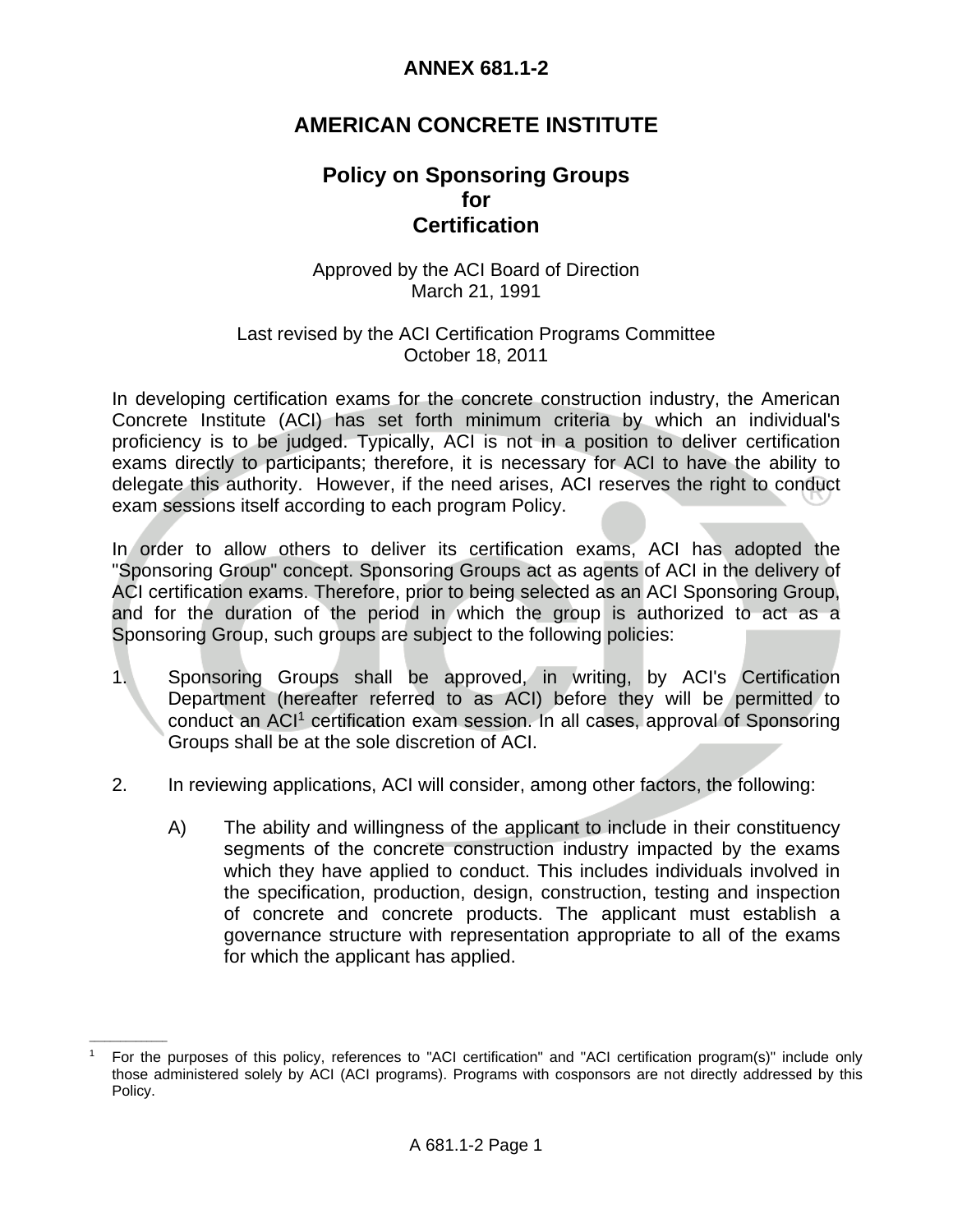## **Policy on Sponsoring Groups for Certification**

- B) The interest, experience and technical expertise necessary to conduct exam sessions exhibited by the applicant and/or their certification governance structure.
- C) The legitimate need for the applicant to conduct a specific ACI certification exam within their approved operational jurisdiction.
- D) The primary objective of the applicant in applying for sponsorship, which must coincide with ACI's overall mission of improving the quality of concrete construction within the political, social, and cultural dynamics of the intended operational jurisdiction.
- 3. Sponsoring Groups are required to maintain a governance structure to oversee the delivery of ACI exams. The governance structure shall consist of a committee of at least three (3) individuals, each working for a different employer and each producing a different product or service related to the concrete construction industry. At all times, at least one (1) member of the committee shall be a member of ACI. Further, ACI shall be furnished with a complete and accurate listing of contact information for all committee members including names, employers, type of businesses, physical addresses, email addresses, and both office telephone and cell phone numbers as available.
- 4. The certification committee shall obtain the services of ACI-approved examiners. The examiners shall operate under the direct supervision of the certification committee to conduct ACI certification exam sessions. Examiners are permitted to conduct ACI certification exam sessions only under the auspices of ACI or ACI-approved Sponsoring Groups; and they must comply with all ACI certification policies and procedures.
- 5. At the time of approval, ACI shall assign Sponsoring Groups specific geographical areas within which they will have authority to conduct ACI certification exam sessions. This area is the approved operational jurisdiction for the Sponsoring Group.
- 6. ACI shall approve each Sponsoring Group on a calendar year basis for a period not to exceed two (2) years. Prior to the conclusion of this period, all groups shall reapply to ACI for approval to continue to act as an ACI Sponsoring Group.
- 7. In the U.S., in areas where no Sponsoring Group is actively administering a specific ACI examination, the local ACI chapter (not a student chapter) shall have first rights to administer that specific exam. International sponsorship for any ACI examination will be assessed on a case-by-case basis.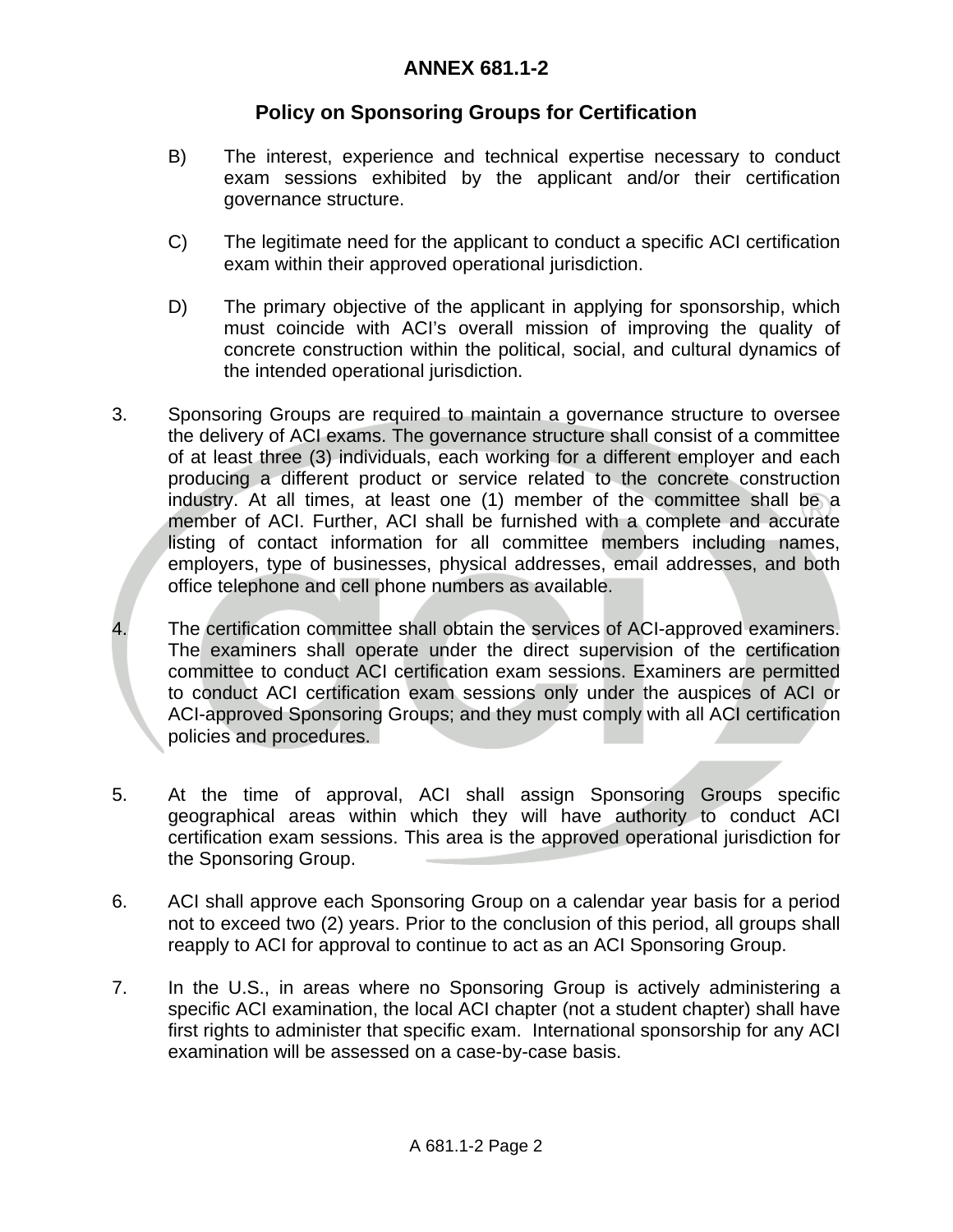## **Policy on Sponsoring Groups for Certification**

- 8. If an existing Sponsoring Group or ACI Chapter is solicited to administer an examination and participation is declined, or if a sponsor does not request an examination upon initial availability from ACI, or if a requested examination is not administered within two years following approval, administration of said examination may become available to other potential sponsors.
- 9. If more than one applicant wishes to sponsor an ACI certification exam in the same operational jurisdiction and there is documented need for more than one group to conduct the examination in that jurisdiction or portion thereof, a system of coordination between those groups shall be established. A description of this system shall be considered along with any new Sponsoring Group application and must be included in the governance system for any existing Sponsoring Group. In all cases, ACI reserves the right, in its sole discretion, to select a delivery system that in its judgment is best able to serve the interests of ACI.
- 10. Applicants wishing to sponsor ACI certification examinations on a "national" or "regional" basis will, in appropriate circumstances, be approved to conduct exams under specific conditions at the discretion of ACI.
- 11. Approved Sponsoring Groups are responsible for:
	- A) Maintaining control over the administration of ACI Certification exams offered within their operational jurisdiction. This includes, but is not limited to, maintaining control over the ethical and professional integrity of every sponsored examination session and providing ongoing oversight of exam session coordinators, examiners, and other exam delivery personnel.
	- B) Conducting a sufficient number of exam sessions and providing equitable access to those exam sessions for all individuals seeking ACI Certification within the group's operational jurisdiction.
	- C) Conducting all ACI exams in a manner which complies with the intent of ACI's policies and procedures governing certification.
	- D) Formulating, publishing, and enforcing consistent and equitable pricing for ACI Certification exams offered by the Sponsoring Group within their operational jurisdiction.
	- E) Developing and implementing participant registration processes that satisfy the policy requirements of each exam offered by the Sponsoring Group and verifying that each participant has met the eligibility requirements of the program before being allowed to complete an ACI exam.